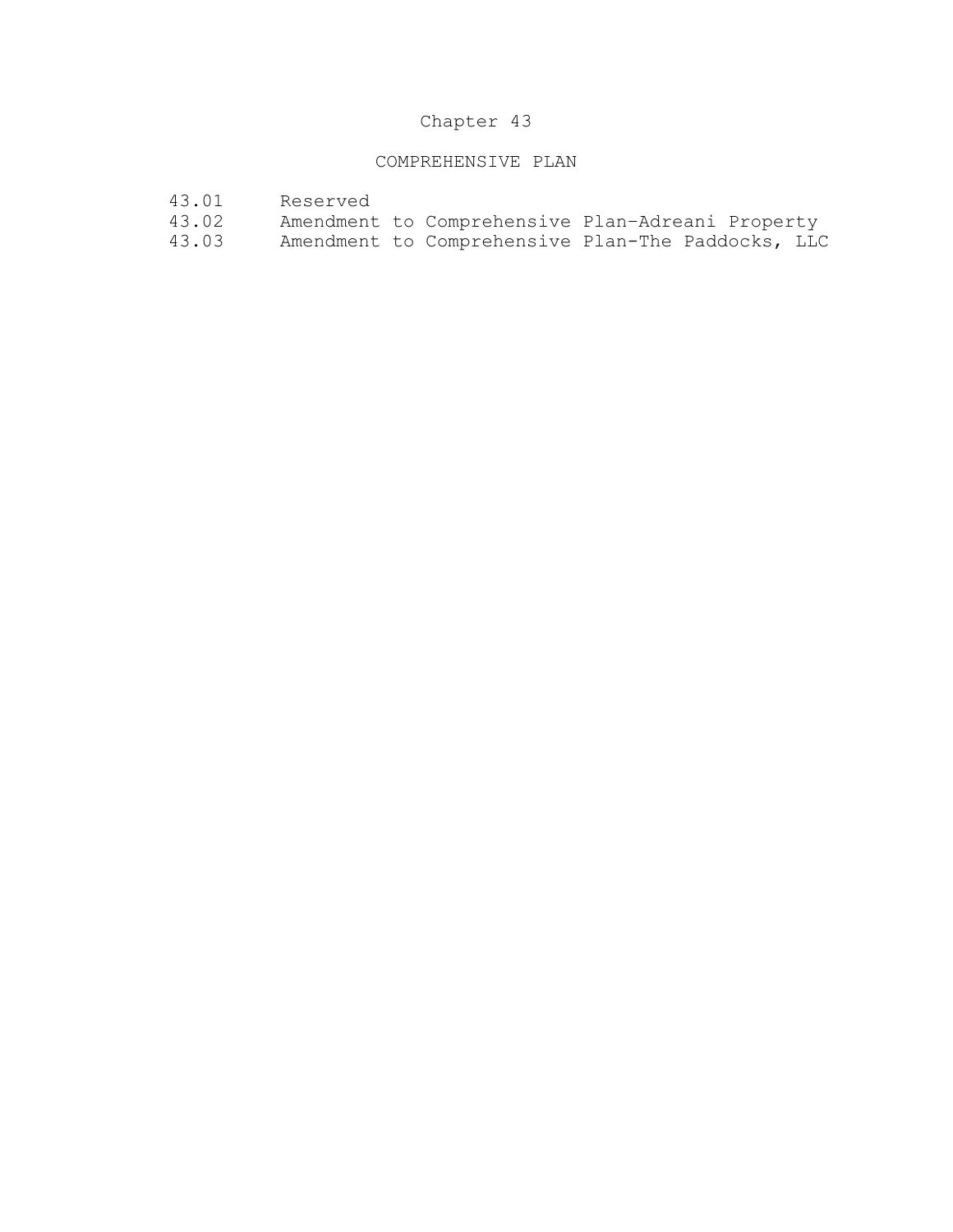43.01 RESERVED

43.02 AMENDMENT TO COMPREHENSIVE PLAN–ADREANI PROPERTY.

(a) Pursuant to §62.23, §61.35 and §60.22(3) of the Wisconsin Statutes, the Village of Paddock Lake is authorized to prepare and adopt a comprehensive plan as defined in §66.1001(1)(a) and §66.1001(2) of the Wisconsin Statutes.

(b) The Village Board, by enactment of an ordinance, formally adopted the document titled Comprehensive Land Use Plan as the Village Comprehensive Plan on April 20, 2005.

(c) The Planning Commission of the Village of Paddock Lake, Kenosha County, Wisconsin, by a majority vote of the entire Commission at meeting held on December 9, 2013, recommended to the Village Board the adoption of an amendment to change the land use designation of a parcel of land known as 40-4-120-024-1001 and 40-4-120-013-1000 and as described and mapped on the attached Exhibit "A" from "Planned Neighborhood" to "Planned Mix Use" on the future land use map.

(d) The Village published or posted a Class 1 public notice and held a public hearing regarding the plan amendment.

(e) The Village Board of Trustees hereby adopts the proposed plan amendment.

(f) The Village Clerk is directed to send a copy of this ordinance and the plan amendment to the parties listed in §66.1001(4)(b) of the Wisconsin Statutes.

(g) This ordinance shall take effect upon passage by a majority vote of the full membership of the Village Board and publication or posting as required by law.

 43.03 AMENDMENT TO COMPREHENSIVE PLAN–THE PADDOCKS, LLC PROPERTY.

(a) Pursuant to §62.23, §61.35 and §60.22(3) of the Wisconsin Statutes, the Village of Paddock Lake is authorized to prepare and adopt a comprehensive plan as defined in §66.1001(1)(a) and §66.1001(2) of the Wisconsin Statutes.

(b) The Village Board, by enactment of an ordinance, formally adopted the document titled Comprehensive Land Use Plan as the Village Comprehensive Plan on April 20, 2005.